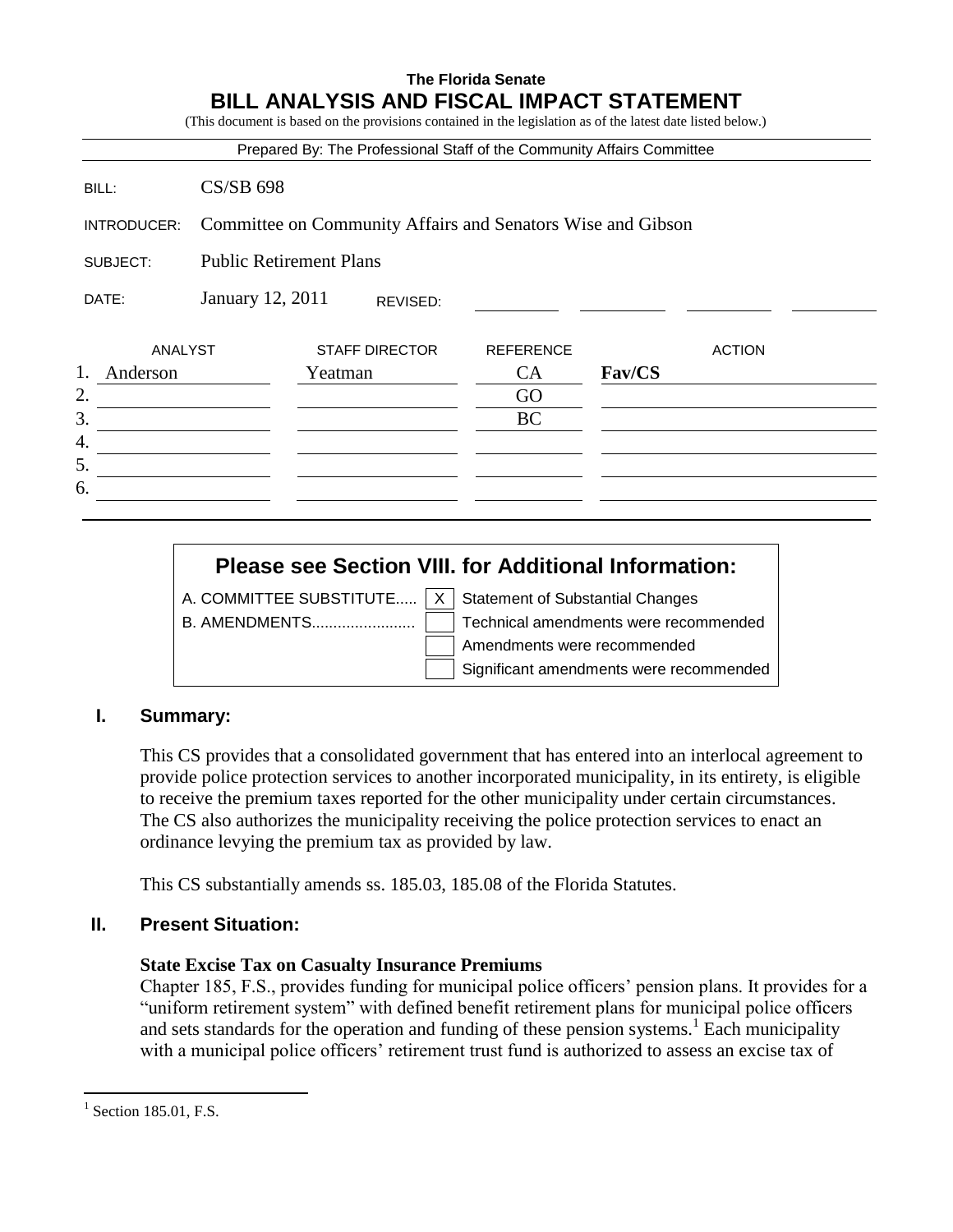.85 percent of the gross amount of receipts of premiums from policyholders on casualty insurance policies covering property within its corporate limits.<sup>2</sup> Revenues from this excise tax are one of the funding sources for police officers' pension plans. Currently, a municipality is eligible to receive state premium taxes (or excise taxes) only on those premiums for casualty insurance policies covering property within its municipal limits even if providing police protection services outside of its municipal limits.<sup>3</sup>

In order to qualify for the premium taxes, a police officers' pension plan must meet certain requirements in ch. 185, F.S.<sup>4</sup> The Department of Management Services (DMS) oversees and monitors these pension plans; however, day-to-day operational control rests with local boards of trustees.<sup>5</sup> Any premium taxes collected by and distributed to a municipality for funding police officers' pension plans have a negative impact on the General Revenue Fund because those premium taxes paid by an insurance company under ch. 185, F.S., to a municipality are allowed as a credit against premium taxes the insurance company must pay to the state under s. 624.509, F.S.

Under current law, a municipality may receive another municipality's premium tax revenues when there is an interlocal agreement in place to provide fire protection services. $<sup>6</sup>$  The</sup> municipality receiving fire services must levy the tax authorized by ch. 175, F.S., and copies of the interlocal agreement and the municipal ordinance levying the tax must be provided to the Division of Retirement within DMS.

# **III. Effect of Proposed Changes:**

**Section 1** adds subsection (4) to section 185.03, F.S., which provides that a single consolidated government consisting of a former county and one or more municipalities, consolidated pursuant to s. 3 or s. 6(e), Art. VIII of the State Constitution, would be eligible to participate with respect to the distribution of premium taxes. The consolidated government must notify the Division of Retirement of the Department of Management Services (division) when it has entered into an interlocal agreement to provide police services to a municipality within its boundaries. The municipality may enact an ordinance levying the tax as provided in s. 185.08, F.S. Upon being provided copies of the interlocal agreement and the municipal ordinance levying the tax, the division may distribute any premium taxes reported for the municipality to the consolidated government as long as the interlocal agreement is in effect.

This chapter applies only to municipalities organized and established pursuant to the laws of the state, and does not apply to the unincorporated areas of any county or counties or to any governmental entity whose police officers are eligible to participate in the Florida Retirement System.

**Section 2** adds subsection (b) to section 185.08(1), F.S., which provides that a single consolidated government consisting of a former county and one or more municipalities,

<sup>&</sup>lt;sup>2</sup> Section 185.08, F.S.

<sup>3</sup> *Id.*

<sup>4</sup> *See* ss. 185.10, 185.085, F.S.

<sup>&</sup>lt;sup>5</sup> Section 185.05, F.S.

<sup>&</sup>lt;sup>6</sup> Section 175.041, F.S.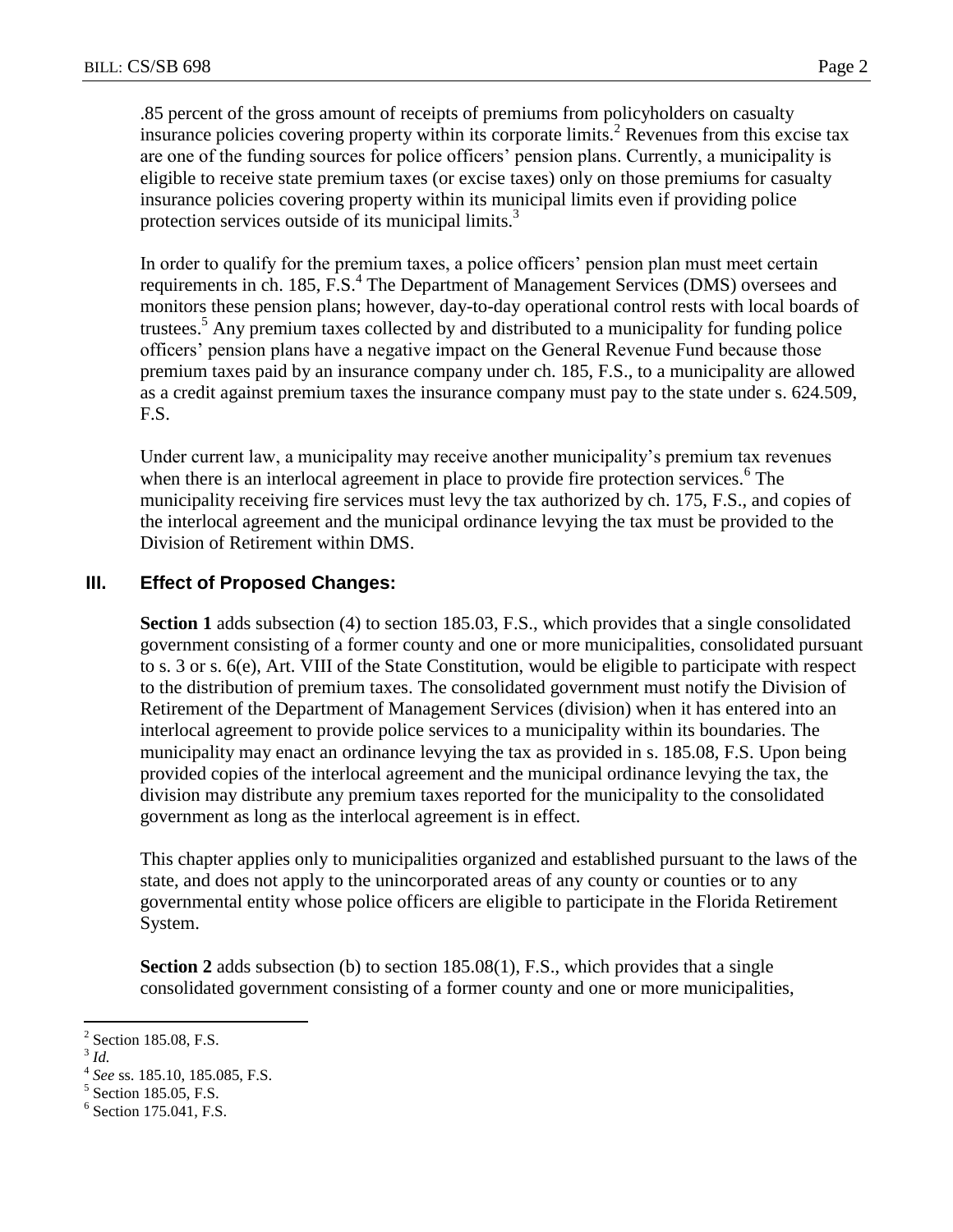consolidated pursuant to s. 3 or s. 6(e), Art. VIII of the State Constitution, would be eligible to participate with respect to the distribution of premium taxes. The consolidated government must notify the Division of Retirement of the Department of Management Services (division) when it has entered into an interlocal agreement to provide police services to a municipality within its boundaries. The municipality may enact an ordinance levying the tax as provided in s. 185.08, F.S. Upon being provided copies of the interlocal agreement and the municipal ordinance levying the tax, the division may distribute any premium taxes reported for the municipality to the consolidated government as long as the interlocal agreement is in effect.

**Section 3** provides an effective date of July 1, 2012.

## **IV. Constitutional Issues:**

A. Municipality/County Mandates Restrictions:

None.

B. Public Records/Open Meetings Issues:

None.

C. Trust Funds Restrictions:

None.

D. Other Constitutional Issues:

None.

## **V. Fiscal Impact Statement:**

A. Tax/Fee Issues:

The Department of Revenue (DOR) would be notified by the Division of Retirement (within the Department of Management Services) of additional taxing jurisdiction as a result of the language of this CS. DOR would need to add those jurisdictions to the insurance premium tax form in the annual form process. The form would be adopted in a rule in the annual form adoption process. Additionally, this would require changes to the Insurance Premium Database to provide situs of premiums for allocation purposes.<sup>7</sup>

B. Private Sector Impact:

None.

 $\overline{a}$ 

 $<sup>7</sup>$  Department of Revenue, Senate Bill 698 Fiscal Analysis (November 8, 2011) (on file with the Senate Committee on</sup> Community Affairs).